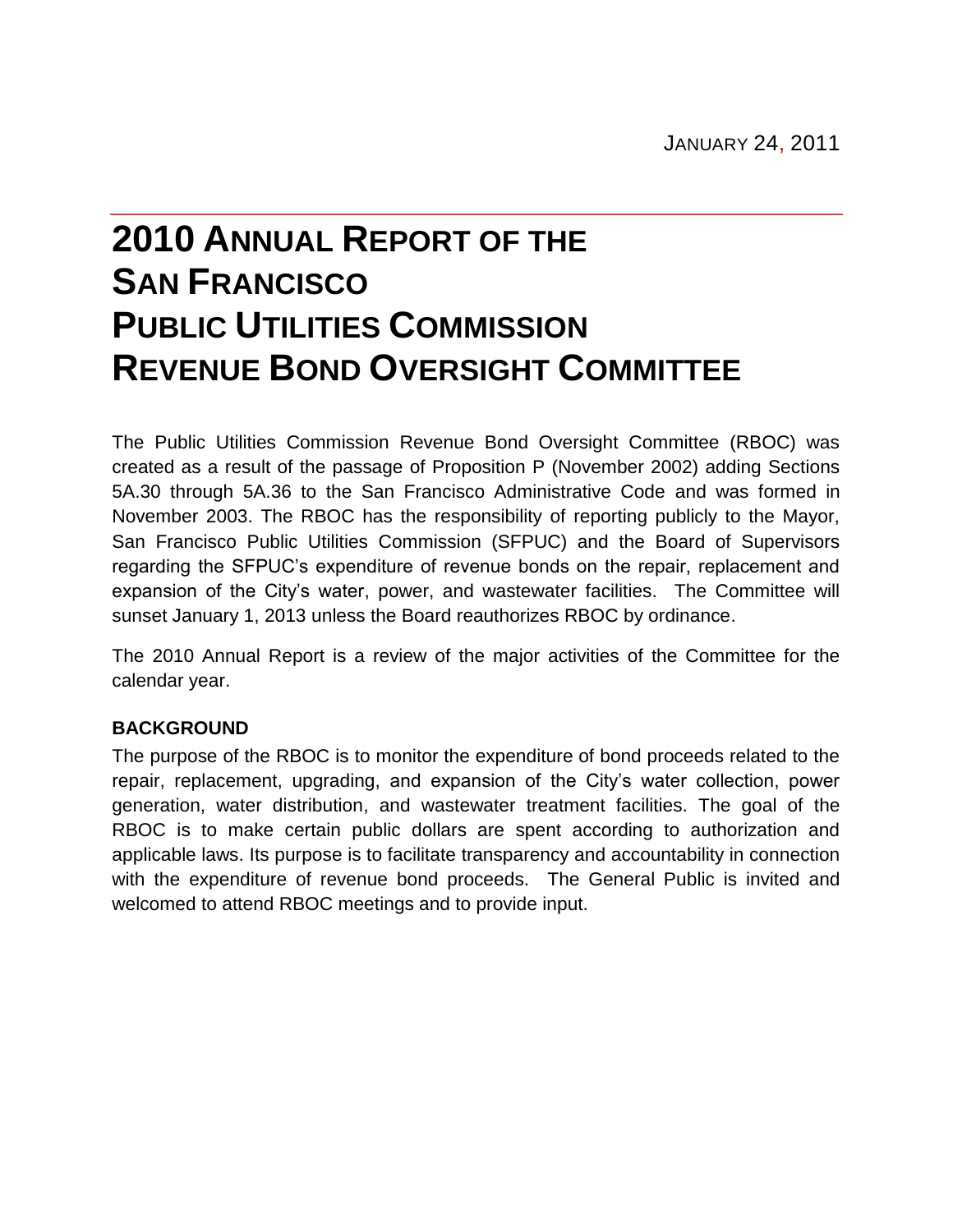#### **In furtherance of its purpose, the RBOC may:**

- 1. Inquire into the disbursement and expenditure of the proceeds of the Commission's revenue bonds authorized by the bond resolutions and other applicable laws. This information may be obtained by receiving any and all published reports, financial statements, correspondence, or other documents and materials related to the expenditure of revenue bond funds from the San Francisco Public Utilities Commission;
- 2. Hold public hearings to review the disbursement and expenditure of the proceeds of revenue bonds;
- 3. Inspect facilities financed with the proceeds of revenue bonds;
- 4. Receive and review copies of any capital improvement project proposals or plans developed by the Commission relating to the Commission's water, power or wastewater infrastructure which are to be financed in whole or in part with revenue bonds;
- 5. Review the efforts by the Commission to maximize revenue bond proceeds by implementing cost saving measures, including, but not limited to;
	- a. Mechanisms designed to reduce the costs of professional fees, site preparation and project design,
	- b. Recommendations regarding the cost-effective and efficient use of core facilities,
	- c. The development and use of alternative technologies, and
	- d. The use of other sources of infrastructure funding, excluding bond refunding; and
- 6. Commission review and evaluation of the disbursement and expenditure of the proceeds of such revenue bonds by independent consultants and experts. The RBOC may comment to the Board of Supervisors on the development and drafting of proposed legislation pertaining to Commission revenue bonds prior to a Board determination of whether to submit the measure for voter approval, or authorizing the issuance of revenue bonds if voter approval is not otherwise required.

In addition, after reviewing materials provided by the Commission, the RBOC, after conducting its own independent audit, and after consultation with the City Attorney, may determine that proceeds of a revenue bond program were utilized for purposes not authorized in accordance with the authorizing bond resolution. It may be further determined that this surmounts to an illegal expenditure or waste of such revenue bonds within the interpretation of applicable law specific to the RBOC. By majority vote, the RBOC may prohibit the issuance or sale of authorized public utility revenue bonds which have yet to be issued or sold. The RBOC's decision to prohibit the sale of authorized, unsold revenue bonds may be appealed and overturned, or lifted, upon a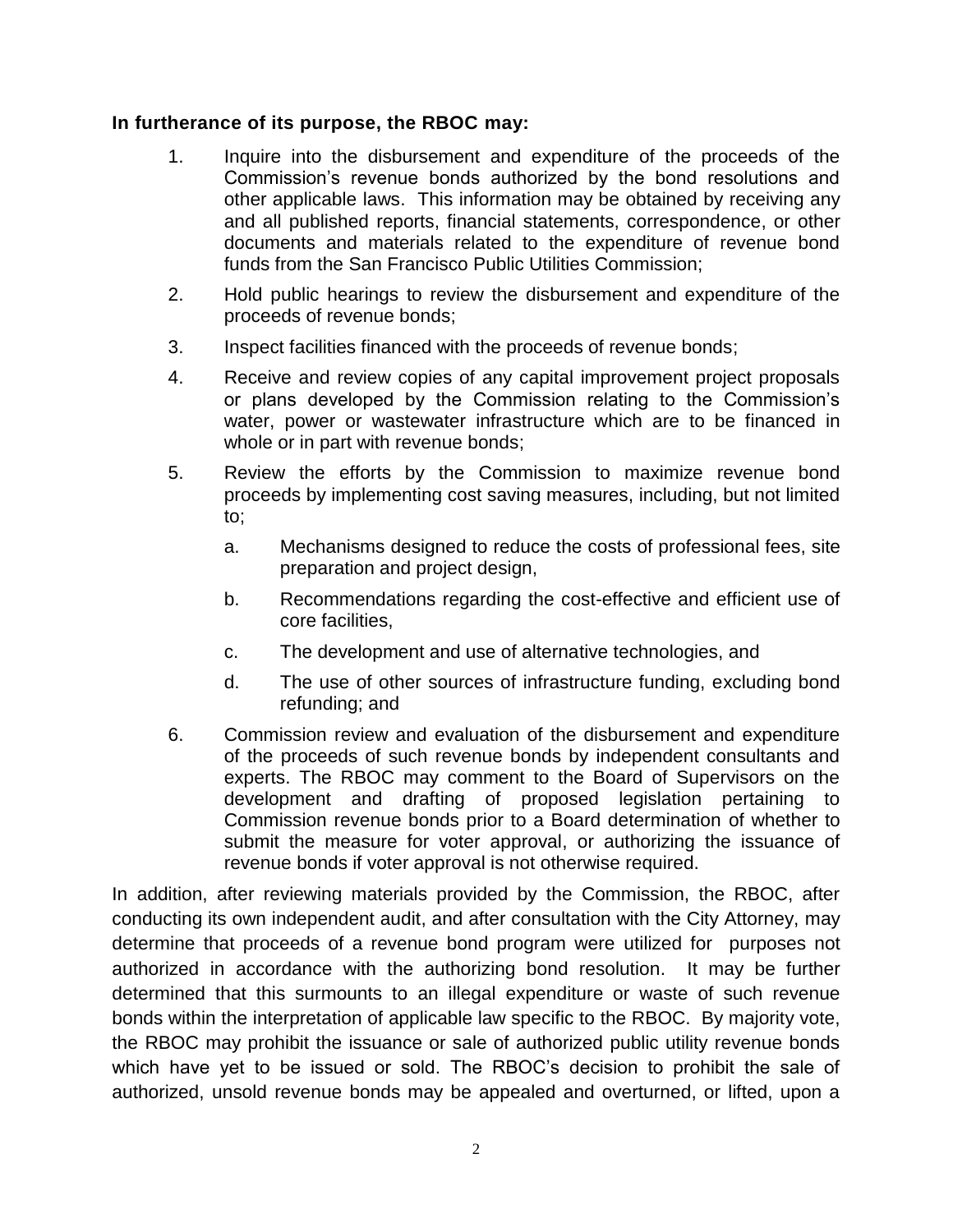two-thirds vote of all the members of the Board of Supervisors, if the SFPUC, in response to the report of the RBOC, provides evidence of corrective measures satisfactory to the Board of Supervisors.

#### **COMMITTEE MEMBERSHIP**

The RBOC is comprised of seven appointed members: two by the Mayor, two by the Board of Supervisors, one by the City Controller, one by the Bay Area Water User's Association (BAWUA) under the auspices of the Bay Area Water Supply and Conservation Agency (BAWSCA). The seventh member is the Budget Analyst or his/her representative. At a minimum, the members appointed by the Mayor and the Board shall, individually or collectively, have expertise, skills and experience in economics, the environment, construction, and project management. The member appointed by the Controller shall have background and experience in auditing, accounting, and project finance. RBOC members shall serve no more than two consecutive terms, and upon their initial appointment, three members shall be assigned by lot to an initial term of two years and the remaining four members shall have an initial term of four years. Thereafter, each RBOC member shall serve a four-year term.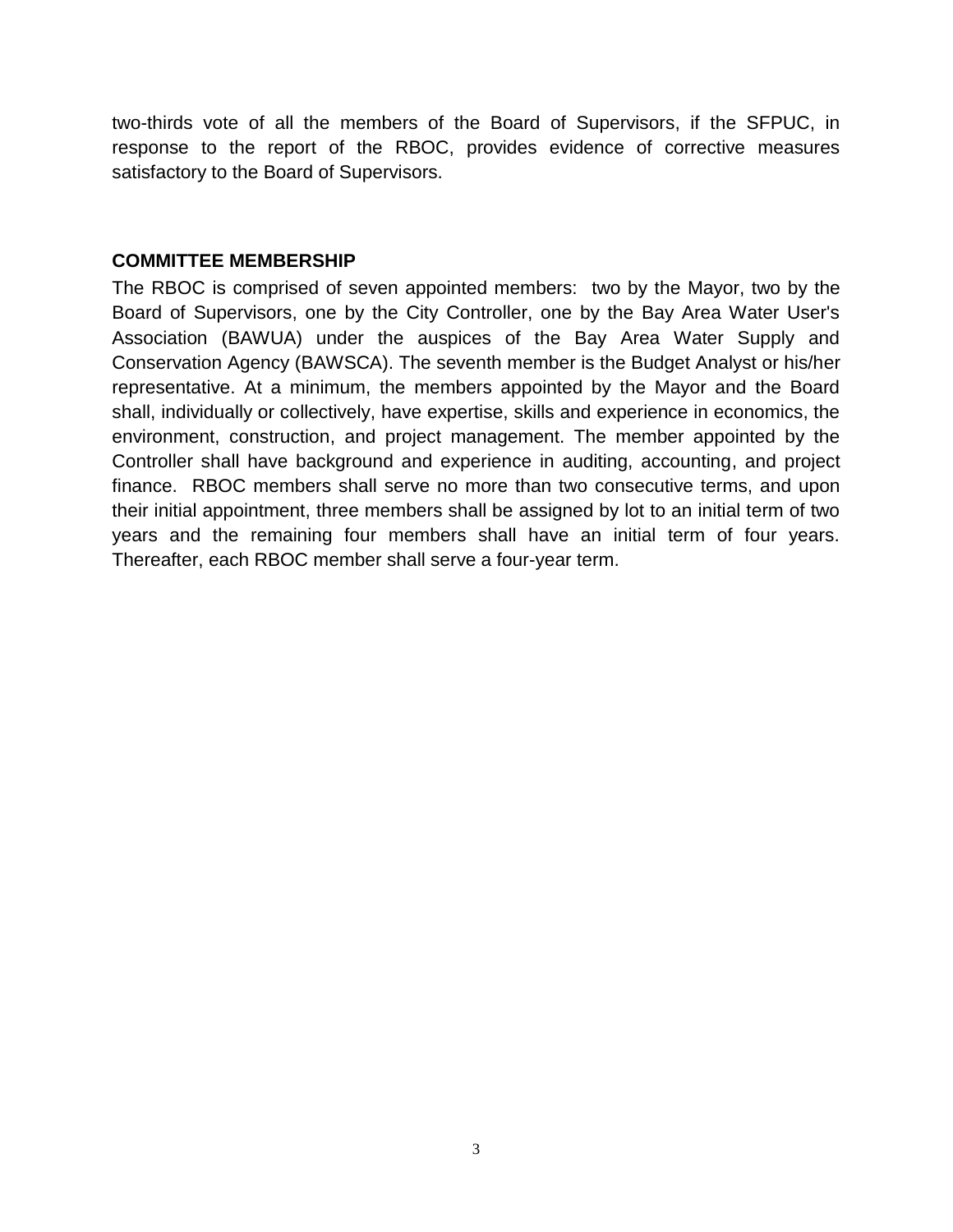| <b>Member</b>                        | <b>Appointed By &amp; Term</b>                                                                       | <b>Qualifications</b>                                                                                                                                                                                                                                                   |  |
|--------------------------------------|------------------------------------------------------------------------------------------------------|-------------------------------------------------------------------------------------------------------------------------------------------------------------------------------------------------------------------------------------------------------------------------|--|
| Aimee Brown,<br><b>Chair</b>         | Mayor<br>Reappointed on 9/1/10<br>First term expired 11/12/07;<br>Second term expires on<br>11/12/11 | Former investment banker whose work<br>primarily focused on financing state and<br>local government projects through municipal<br>debt; previously served as a financial<br>advisor to the SFPUC.                                                                       |  |
|                                      | Controller                                                                                           |                                                                                                                                                                                                                                                                         |  |
| Kyle B. Rhorer,<br><b>Vice Chair</b> | Reappointed on 5/19/10<br>04/16/07 to 12/14/10                                                       | Vice President of R.W. Beck, Inc., a utility<br>management consulting firm specializing in<br>public sector water and wastewater<br>infrastructure development.                                                                                                         |  |
| <b>Currently</b><br><b>Vacant</b>    | -----------<br>Term expires on 11/12/13                                                              |                                                                                                                                                                                                                                                                         |  |
|                                      | <b>Budget Analyst's Office</b>                                                                       |                                                                                                                                                                                                                                                                         |  |
| <b>Nathan Cruz</b>                   | 01/04/10 to 11/23/10                                                                                 | <b>Budget Analyst of the Board of Supervisors</b><br>working on SFPUC issues.                                                                                                                                                                                           |  |
| lan Hart                             | Appointed on 12/2/10<br>Term expires on 11/12/11                                                     | Senior Analyst at the BOS Budget and<br>Legislative Analyst's Office. Conducted<br>analyses of the SFPUC's annual budget and<br>WSIP Revenue Bond-related legislation.<br>Previously served as Communications Director<br>for water resources think-tank.               |  |
| <b>Kevin Cheng</b>                   | Mayor<br>Appointed on 05/19/10<br>Term expires on 11/12/13                                           | Former principal management consultant<br>developing and executing strategy and<br>operation work for major Fortune 500<br>corporations, with particular expertise in<br>project management. Current managing<br>partner of San Francisco based<br>development company. |  |
| <b>Brian Browne</b>                  | <b>Board of Supervisors</b><br>First term expired 11/12/07;<br>currently in holdover status          | Co-author of Proposition P. Semi-retired<br>economist, currently involved in USAID<br>water project in Jordon; previous member of<br>the Mayor's Infrastructure Task Force, which<br>addressed SFPUC issues.                                                            |  |
| <b>David Sutter</b>                  | <b>Board of Supervisors</b><br>Second term expired on<br>11/12/09;<br>currently in holdover status   | Retired CCSF Project Manager whose work<br>included the Kirkwood Powerhouse Addition,<br>additional hydro-electric projects, subway<br>projects and light rail projects for San<br>Francisco and Los Angeles.                                                           |  |

The members and officers of the RBOC who served during the past calendar year are presented in the table below: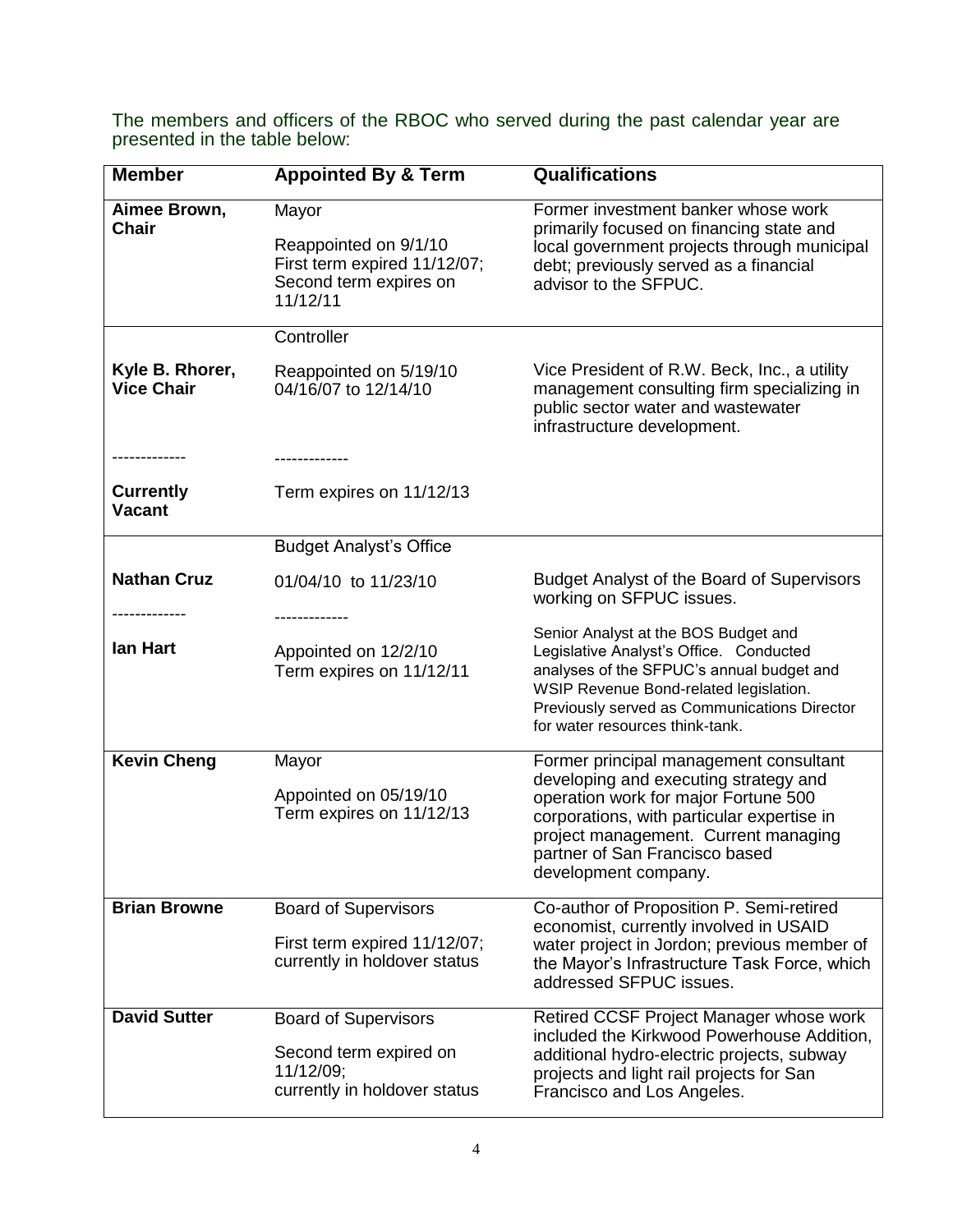|                    | Bay Area Water Users<br>Association               |                                                                                                     |
|--------------------|---------------------------------------------------|-----------------------------------------------------------------------------------------------------|
| <b>Steve Toler</b> | 03/30/10 to 10/15/10                              | Finance Director of Foster City, CA                                                                 |
| <b>John Ummel</b>  | Appointed on 10/15/10<br>Term expires on 11/12/13 | Senior Administrative Analyst for the Bay<br>Area Water Supply and Conservation<br>Agency (BAWSCA). |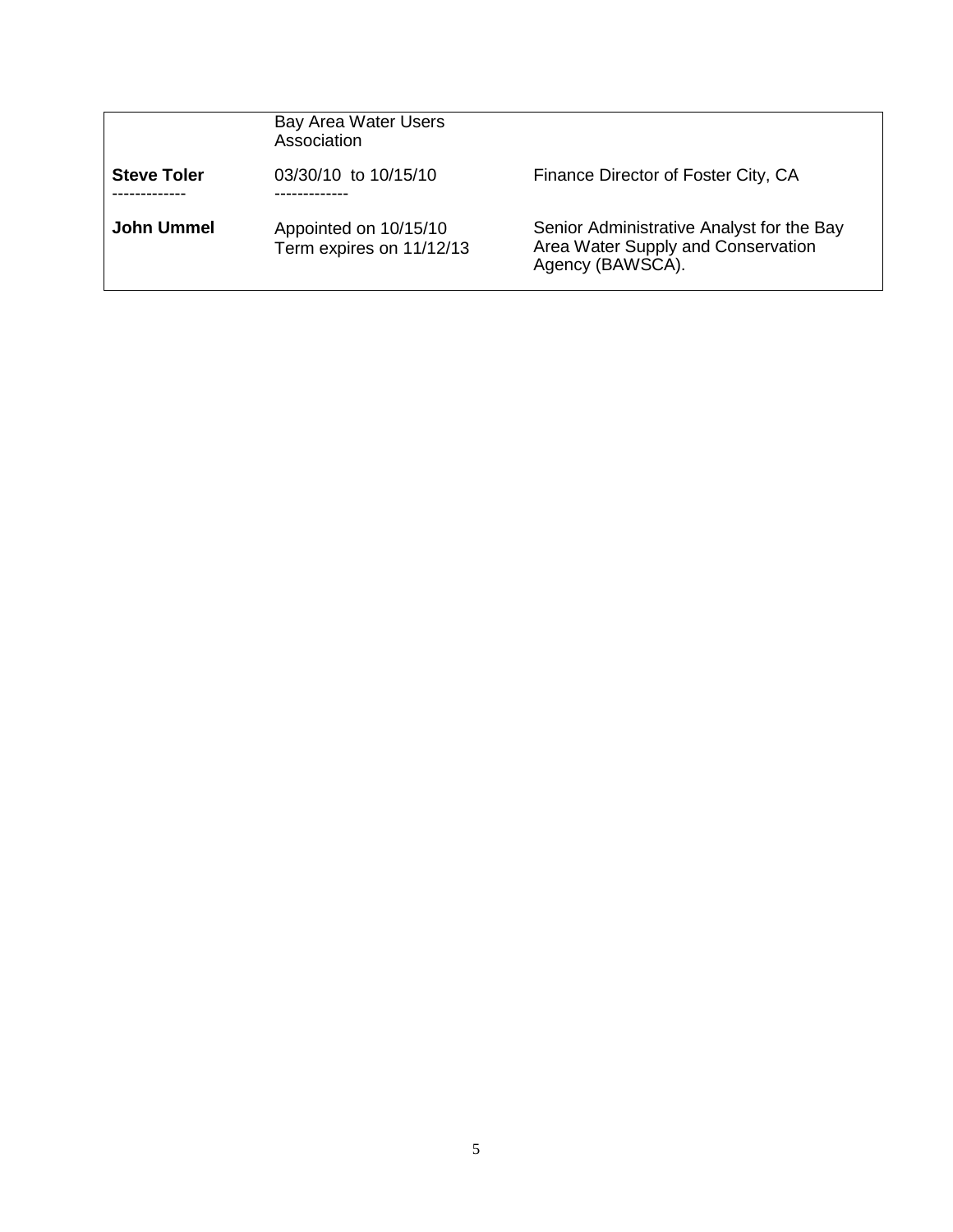## **2010 MEETINGS**

Г

The RBOC held 11 meetings in 2010, the substance of which are briefly described below. Full agendas and minutes for each meeting are available on WWW.SFWATER.ORG.

٦

| <b>Meeting Dates</b> | <b>Key Activities</b>                                                                                                                                                                                                                                         |
|----------------------|---------------------------------------------------------------------------------------------------------------------------------------------------------------------------------------------------------------------------------------------------------------|
| January 19, 2010     | Approval of Annual RBOC Report for 2009<br>$\bullet$<br><b>Election of Officers</b><br>Proposed Agenda Topics for 2010<br>Updates from the SFPUC Concerning Wastewater<br>Capital Improvement Projects (CIP) and Waster<br>System Improvement Projects (WSIP) |
| February 8, 2010     | Report from the SFPUC on the WSIP Independent<br>$\bullet$<br><b>Review Panel's Findings</b><br>Updates from the SFPUC Concerning Wastewater<br>CIP and WSIP<br>Updates from the SFPUC Concerning Revenue<br><b>Bond Issuance</b>                             |
| March 15, 2010       | Updates from the SFPUC Concerning Critical Path<br>$\bullet$<br>and Water System Shutdowns for WSIP Projects<br>Updates from the SFPUC Concerning Advanced<br>Metering Infrastructure, WSIP and Water Bond<br><b>Sales</b>                                    |
| April 19, 2010       | Report from the SFPUC Concerning the Hydrologic<br>$\bullet$<br><b>Water Model</b><br>Updates from the SFPUC Concerning WSIP and<br><b>Water Bond Sales</b>                                                                                                   |
| May 17, 2010         | Summary of the presentation of the 2009 Annual<br>$\bullet$<br>Report and Audit Findings provided to the Public<br><b>Utilities Commission</b><br>Update from the SFPUC Concerning WSIP and<br><b>Water Bond Sales</b>                                        |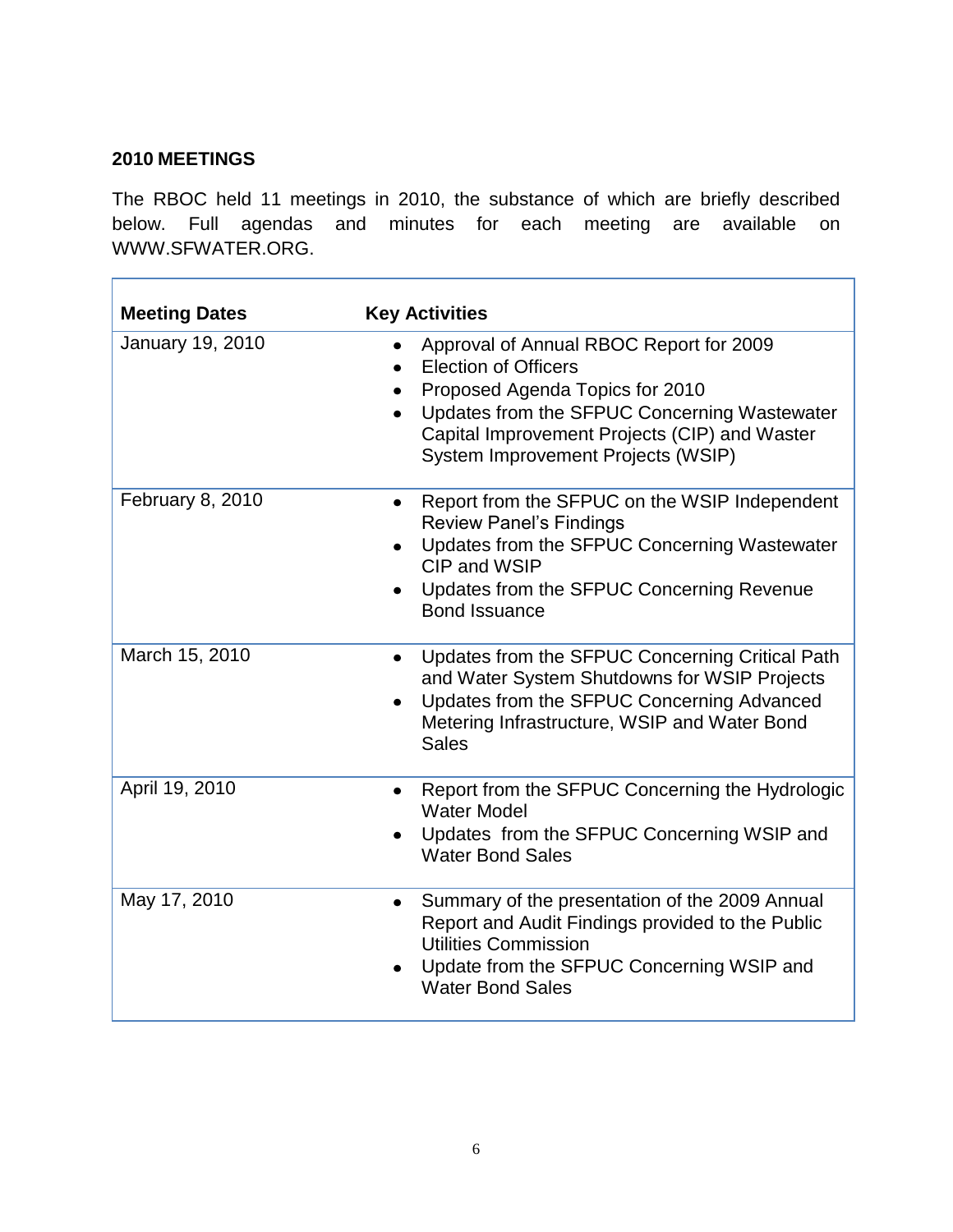| June 21, 2010      | Site Tour of Water System Improvement Projects<br>1) Baden Valve Lot; 2) Crystal Springs; 3) Lake<br>Merced Pump Station; and 4) University Mound<br>North Basin.                                                                                                                                                                                                                                                                                                                        |
|--------------------|------------------------------------------------------------------------------------------------------------------------------------------------------------------------------------------------------------------------------------------------------------------------------------------------------------------------------------------------------------------------------------------------------------------------------------------------------------------------------------------|
| August 16, 2010    | Updates from the SFPUC Concerning the WSIP<br>Quarterly Update and Revision of the WSIP Report<br>Format<br>Updates on the Construction of the Sunol Valley<br><b>Water Treatment Project</b><br>Discussion Concerning the RFP Process and the<br>Use of As-Needed Consultant                                                                                                                                                                                                            |
| September 20, 2010 | Report from the SFPUC Concerning WSIP Risk<br><b>Management Programs</b><br>Report from the SFPUC Concerning WSIP<br><b>Construction Management Procedures and</b><br><b>Systems to Track Construction Activities</b><br>Report from the SFPUC Concerning the Sunol<br>Valley Water Treatment Plant Expansion and<br><b>Treated Water Reservoir Project</b><br>Updated from the Contracting Working Group<br>regard the use of academics institutions for RBOC<br>consulting assignments |
| October 18, 2010   | Report from the SFPUC on WSIP Pre-Construction<br>The Use of Build America Bonds and its<br>Requirements                                                                                                                                                                                                                                                                                                                                                                                 |
| November 15, 2010  | Discussion Concerning the Use of Build America<br>Bonds and its Requirements<br>Update from the SFPUC Concerning the Creation<br>of an Account with the Controller specifically for the<br><b>RBOC</b><br>Report from the SFPUC Concerning WSIP<br><b>Financing/Bond Sales</b><br>Report from the SFPUC Concerning the WSIP<br>Quarterly Report FY2010-11                                                                                                                                |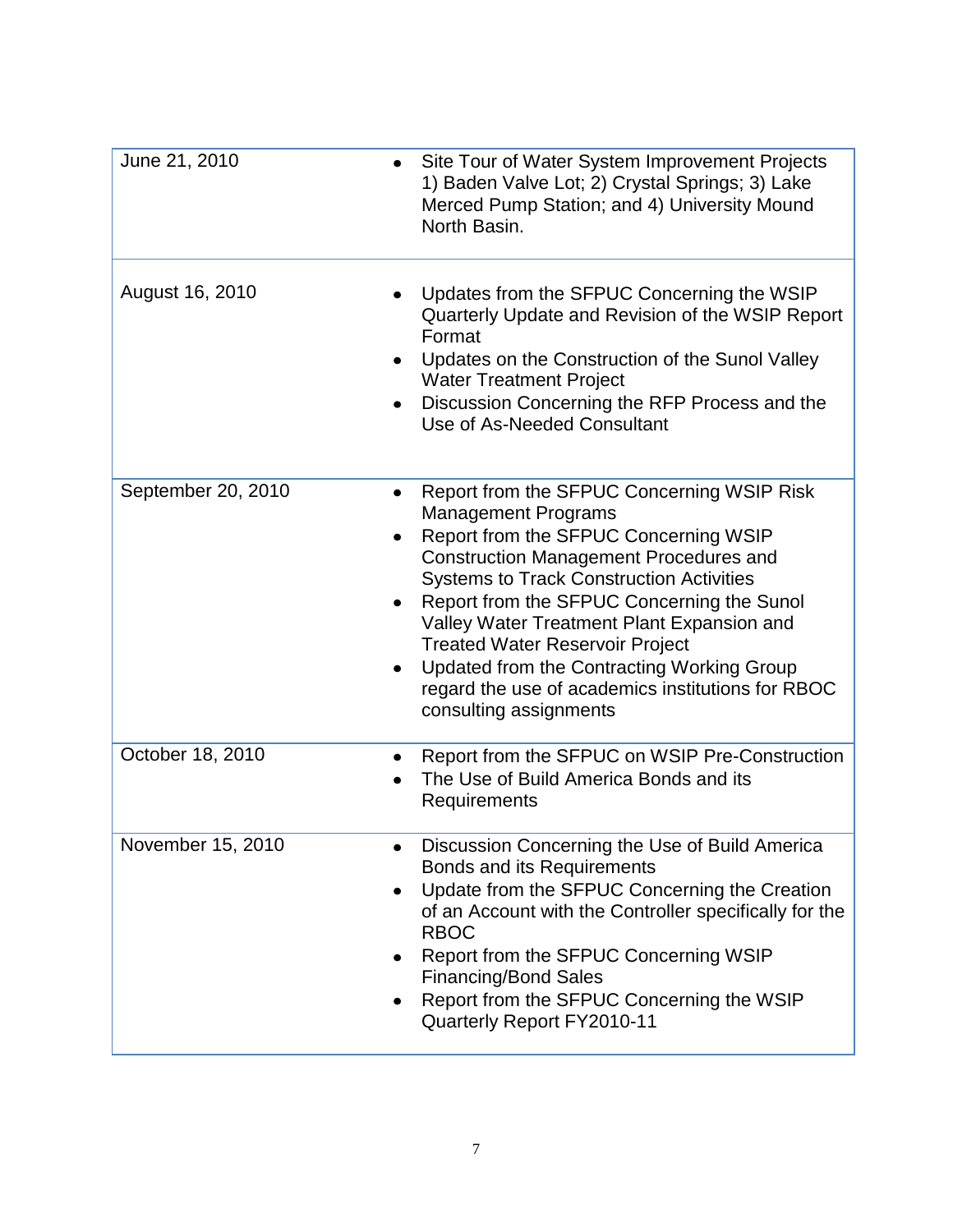| December 13, 2010 | Update from the SFPUC Concerning the Status of<br>$\bullet$<br>the Water System Improvement Projects<br>• Update from the SFPUC Concerning the Creation<br>of an Account with the Controller specifically for the<br><b>RBOC</b><br>• Update from the SFPUC Concerning Financing<br>and Water Bond Sales |
|-------------------|----------------------------------------------------------------------------------------------------------------------------------------------------------------------------------------------------------------------------------------------------------------------------------------------------------|
|                   |                                                                                                                                                                                                                                                                                                          |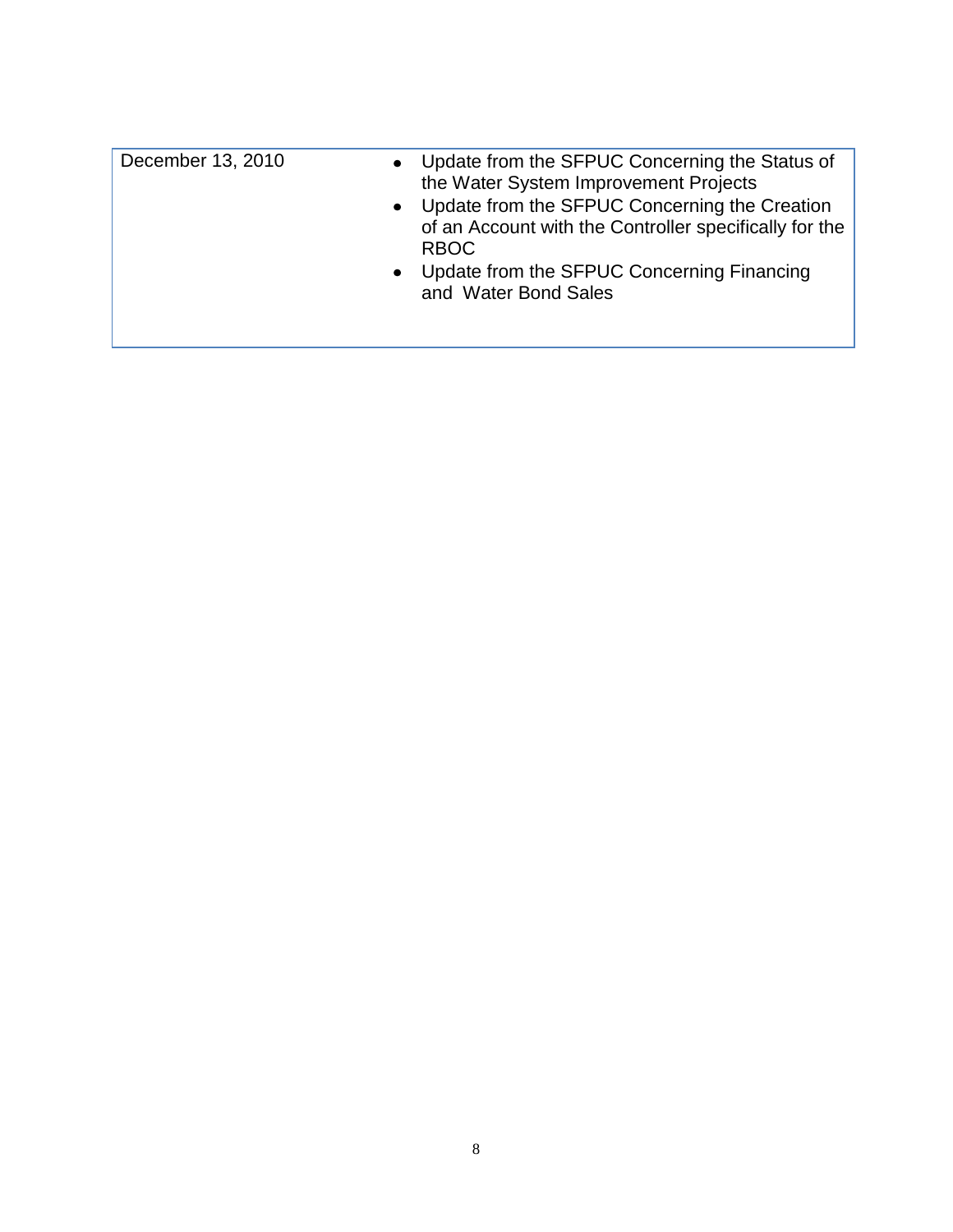### **RBOC CONTRACTING WORKING GROUP**

The RBOC had one working group in 2010, the Contracting Working Group. Members of the Contracting Working Group are Kyle Rhorer (Chair), Brian Browne and David Sutter.

The Contracting Working Group met seven times during the 2010 calendar year. The major focus of the activities for the RBOC Contracting Working Group during calendar year 2010 involved identifying opportunities to engage the private sector as well as academic institutions in providing high value consulting expertise to the RBOC as it monitors the performance of the WSIP implementation. Specifically, the Contracting Working Group examined the available pool of consultants, discussed procurement and contracting options and solicited input from various academic institutions. By the end of calendar year 2010, the Contracting Working Group drafted a preliminary scope of work to be considered by the RBOC in 2011, as the first step in engaging outside institutions to provide consulting services to benchmark WSIP performance against industry metrics, among other assessments.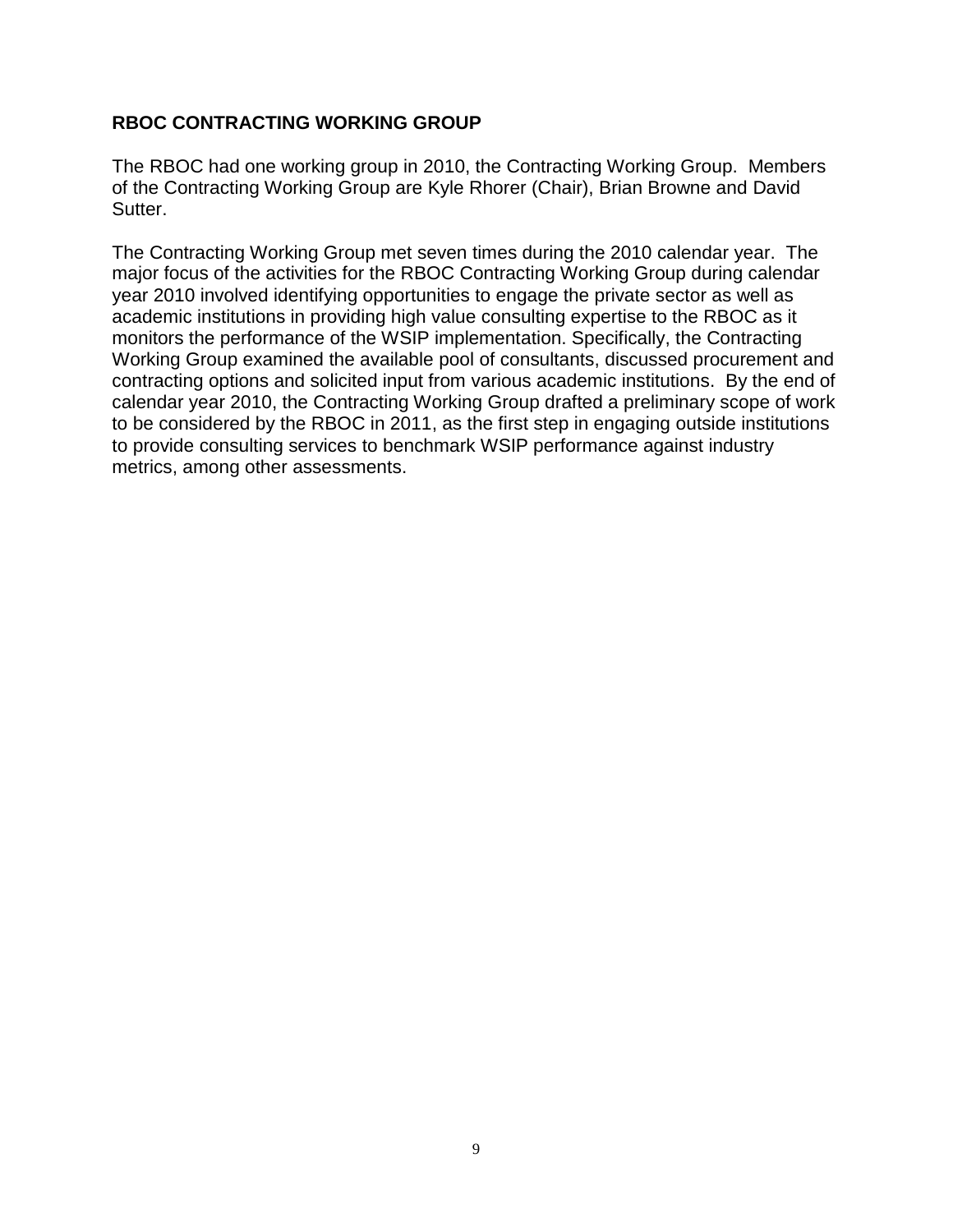#### **RBOC BUDGET**

Pursuant to Proposition P, the RBOC receives 1/20th of 1% of gross revenue bond proceeds to fund the cost of retaining the services of "outside auditors, inspectors and necessary experts" to perform independent reviews.

#### **RBOC Fees and Expenses Through 12/31/10**

| <b>Sources</b> |                                         |             |             |                                      |              |
|----------------|-----------------------------------------|-------------|-------------|--------------------------------------|--------------|
|                | <b>Series</b>                           | 5W Water    |             | <b>5C Wastewater 5T Hetchy Power</b> | <b>Total</b> |
|                |                                         |             |             |                                      |              |
|                | 2006 A Bonds                            | \$253,908   |             |                                      | \$253,908    |
|                | 2008 CREBS                              |             |             | \$3,163                              | \$3,163      |
|                | 2009 A Bonds                            | \$206,000   |             |                                      | \$206,000    |
|                | 2009 B Bonds                            | \$206,000   |             |                                      | \$206,000    |
|                | 2010 A Bonds                            | \$28,473    | \$23,525    |                                      | \$51,998     |
|                | 2010 B Bonds                            | \$208,860   | \$96,258    |                                      | \$305,118    |
|                | 2010 C Bonds - N/A because of refunding |             |             |                                      |              |
|                | 2010 D Bonds                            | \$35,680    |             |                                      | \$35,680     |
|                | 2010 E Bonds                            | \$172,100   |             |                                      | \$172,100    |
|                | 2010 F Bonds                            | \$90,480    |             |                                      | \$90,480     |
|                | 2010 G Bonds                            | \$175,735   |             |                                      | \$175,735    |
|                | Subtotal                                | \$1,377,235 | \$119,783   | \$3,163                              | \$1,500,180  |
|                |                                         |             |             |                                      |              |
| <b>Uses</b>    |                                         |             |             |                                      |              |
|                | <b>Independent Reports</b>              |             |             |                                      |              |
|                | WSIP Expenditures & CP (2006)           | (559, 370)  |             |                                      | ( \$59,370)  |
|                | Financial Review of WSIP (2007)         |             | ( \$92,050) |                                      | ( \$92,050)  |
|                | WSIP Sunset Reservoir (2009)            | (571,890)   |             |                                      | (571,890)    |
|                | Subtotal                                | (5223, 310) | \$0         | \$0                                  | (5223, 310)  |
|                | <b>Grand Total</b>                      | \$1,153,925 | \$119,783   | \$3,163                              | \$1,276,870  |

*\* RBOC fees attributable to Build America Bonds (BABs) were not deemed an allowed use of Cost of Issuance proceeds. Other legally available sources will be used, like Tax Exempt proceeds.*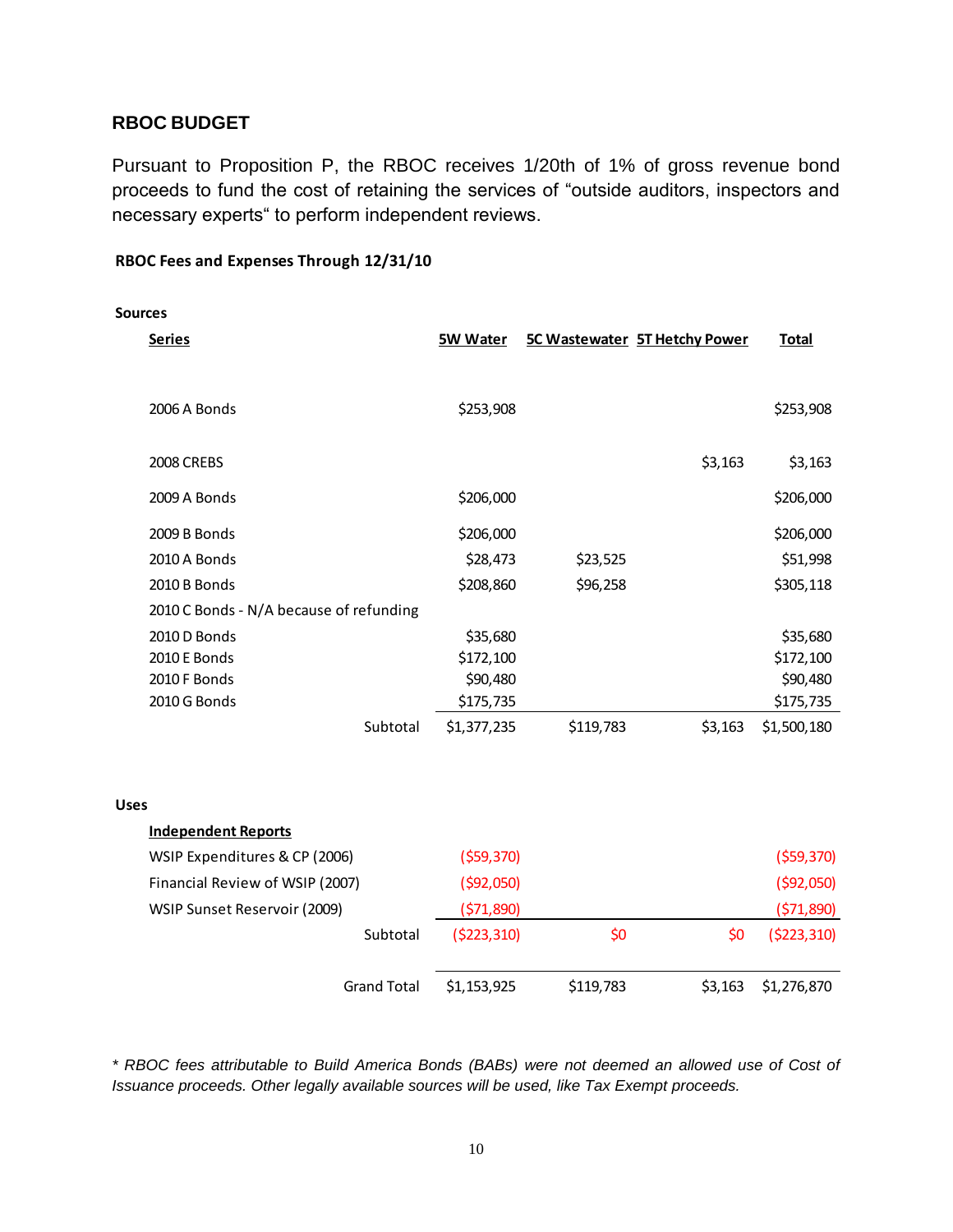## **FUTURE ACTIVITIES**

It is anticipated additional bond proceeds will be needed for the Wastewater Capital Improvement Program in 2011. Similar to WSIP, the RBOC will monitor the financing of this program from the earliest stage to ensure that the program is within budget, on schedule, and that proper controls are in place.

As of December 31, 2010, the SFPUC intends to issue approximately, \$1.1 billion in revenue bonds during calendar year 2011 to continue to fund the Water System Improvement Programs (WSIP) and an estimated \$150 million to fund Wastewater Capital Improvement Projects (CIP). These bonds are directly within the purview of the RBOC.

As noted in the section "RBOC Contract Working Group", the RBOC plans to complete its contracting process with outside institutions to provide another independent evaluation focused on comparing WSIP processes, best processes and performance metrics to comparable capital programs. In addition, the RBOC plans to institute a pool of consultants to perform its on-going audit responsibilities. Members of the RBOC have expressed a variety of interests in which to engage the consultants. Representative topics include:

- Examination of project contingencies-adequacy, use and unexpended balances;
- Examination of forecasting schedule as related to changes in project scope and anticipated project duration;
- Selected capital project review to assess adherence to SFPUC CMIS guidelines;
- Updated assessment of indirect costs and program overhead and comparison to similar programs;
- Assessment of performance measures that best indicate trends associated with the completion of the Water System Improvement Program;
- Review and adherence of existing Risk Management Procedures used by the SFPUC;
- Assessment of Project change order control procedures being utilized during project construction;
- Feasibility of the Level of Service Goals established for the Water System Improvement:
- Examination of the design/build approach used for the Tesla Portal Project and its applicability for other projects set forth under the Water System Improvement Program;
- Mid-point audit examining the progress of the Crystal Springs Bypass Tunnel Project;
- Examination of delays and adequacy of staff response to the Calaveras Dam and Harry Tracy Water Treatment Plant Upgrade Projects;
- Review and assessment of other citizen led public oversight committees charged with  $\bullet$ review of major infrastructure capital improvement projects.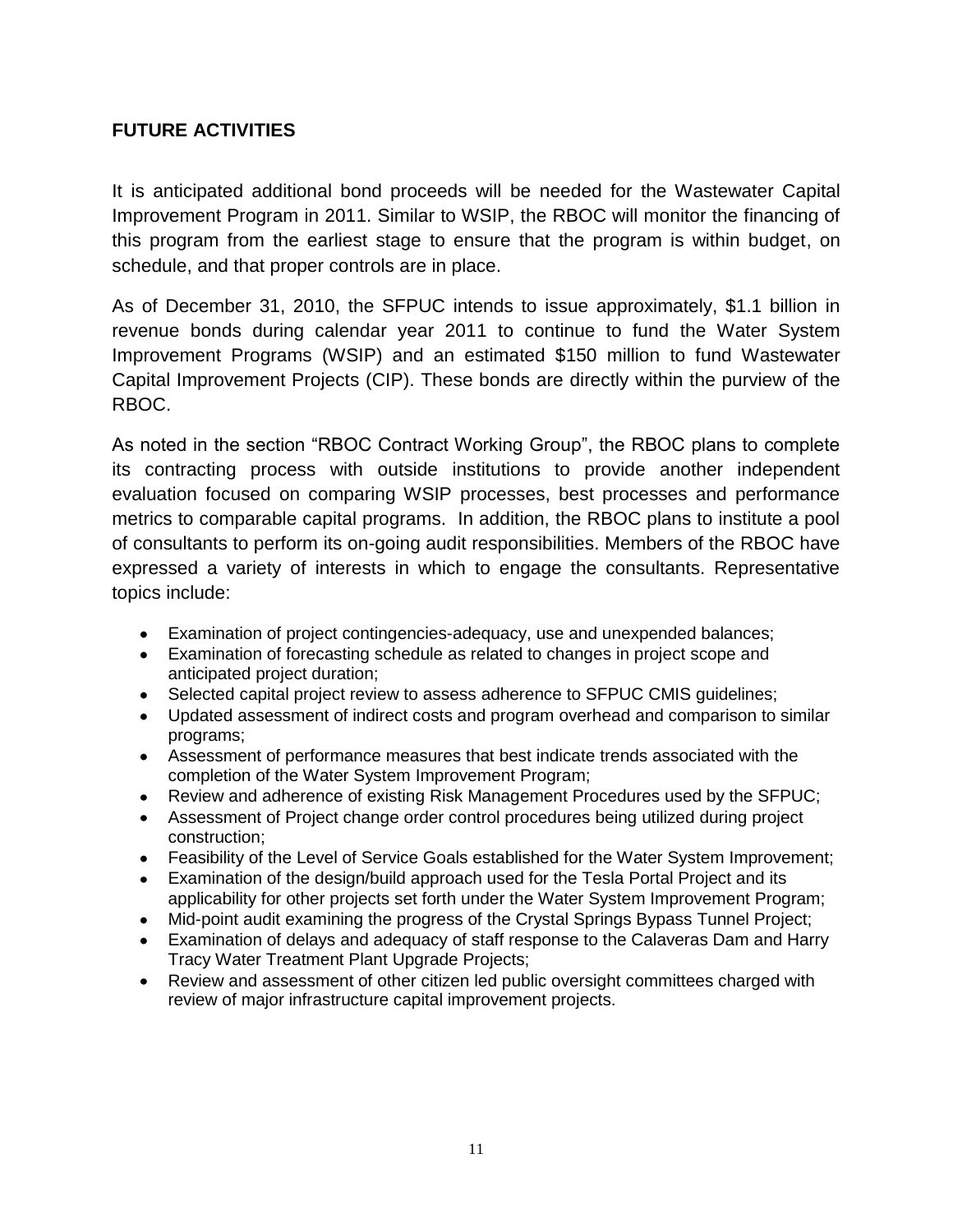#### **2011 MEETING SCHEDULE**

Regularly scheduled meetings of the RBOC will monthly on the following dates beginning at 9:30 A.M. in the 4th Floor Meeting Room at the SFPUC Offices, 1155 Market Street in San Francisco, unless otherwise specified. Meeting agendas of the RBOC will be posted on WWW.SFWATER.ORG and at the SF Main Library, 5th Floor. Public participation is always welcome.

> Monday, January 10, 2011 Monday, February 14, 2011 Monday, March 21, 2011 Monday, April 18, 2011 Monday, May16, 2011 Monday, June 20, 2011 Monday, July 18, 2011 Monday, August 15, 2011 Monday, September 19, 2011 Monday, October 17, 2011 Monday, November 14, 2011 Monday, December 19, 2011